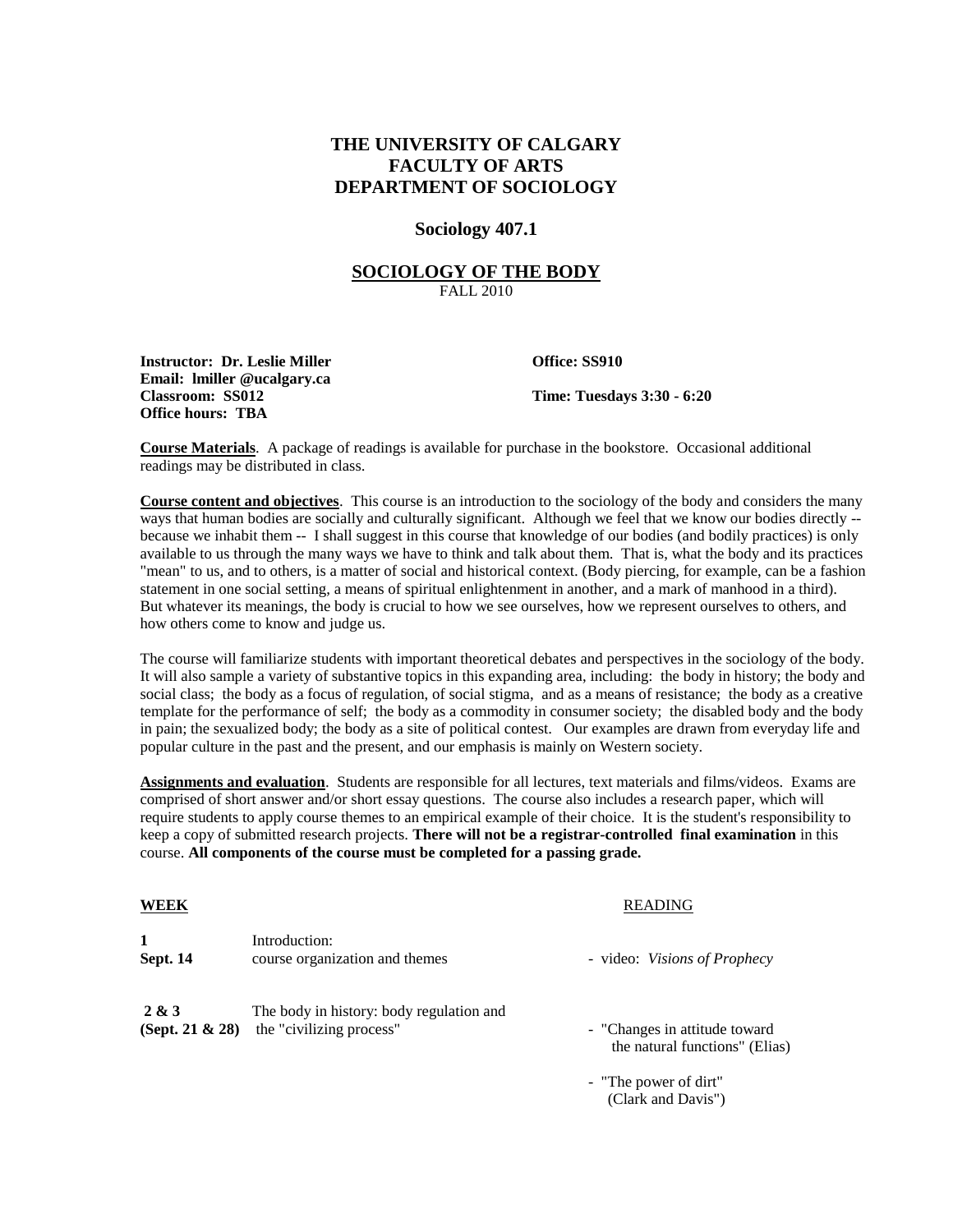|                                                                        | embodying social class in history                                   |                           | - "Clean and proper"<br>(Frykman and Lofgren)                                                                                                                                         |
|------------------------------------------------------------------------|---------------------------------------------------------------------|---------------------------|---------------------------------------------------------------------------------------------------------------------------------------------------------------------------------------|
|                                                                        | the body and social class today                                     |                           | - "The body and physical capital"<br>(Shilling)                                                                                                                                       |
| $4 - 5$<br>(Oct. 5 &<br><b>12</b> )                                    | The body in consumer culture:                                       |                           |                                                                                                                                                                                       |
|                                                                        | body projects<br>body modification and power<br>"poaching" in sport |                           | - "Talking bodies" (Miller and<br>Penz)                                                                                                                                               |
|                                                                        | body modification and state politics                                |                           | - "Victims or offenders" (Bloul)                                                                                                                                                      |
|                                                                        | body modification and art:<br>cosmetic surgery                      |                           | - ""My body is my art": cosmetic<br>surgery as feminist utopia?" (Davis)                                                                                                              |
|                                                                        |                                                                     |                           | - video: Bodywork                                                                                                                                                                     |
| Week 6                                                                 | TEST#1                                                              | <b>TUESDAY OCTOBER 19</b> | <b>WEIGHT 30%</b>                                                                                                                                                                     |
| 7&8<br>(Oct. 26 &<br>Nov. $2)$                                         | The sexualized body                                                 |                           | - "The Gendered Body" (Kimmel)<br>- "Daring to desire" (Tolman)<br>- "Breast feeding" (Carter)<br>- "The Medicalization of Women's Bodies<br>and Women's Lives" (Berenson and Miller) |
|                                                                        |                                                                     |                           | - video: Internet Porn                                                                                                                                                                |
| PAPER WILL BE ASSIGNED AT THIS TIME<br>--- THE BODY AND AUTO/BIOGRAPHY |                                                                     |                           | - "Narratives of the gendered<br>body" (Gergen and Gergen)                                                                                                                            |
| WEEK 9<br>(Nov. 9)                                                     | T.B.A                                                               |                           |                                                                                                                                                                                       |
| 10<br>(Nov. 16)                                                        | The body in pain;<br>bodies and disabilities                        |                           | - "Coming to terms: masculinity                                                                                                                                                       |
|                                                                        |                                                                     |                           | and physical disability" (Gerschick)                                                                                                                                                  |
|                                                                        |                                                                     |                           | - "Pain and the dys-appearing<br>body"(Williams and Bendelow)                                                                                                                         |
|                                                                        |                                                                     |                           | - "Faulty selves" (Benson)                                                                                                                                                            |

- "Witty ticcy Ray" (Sacks)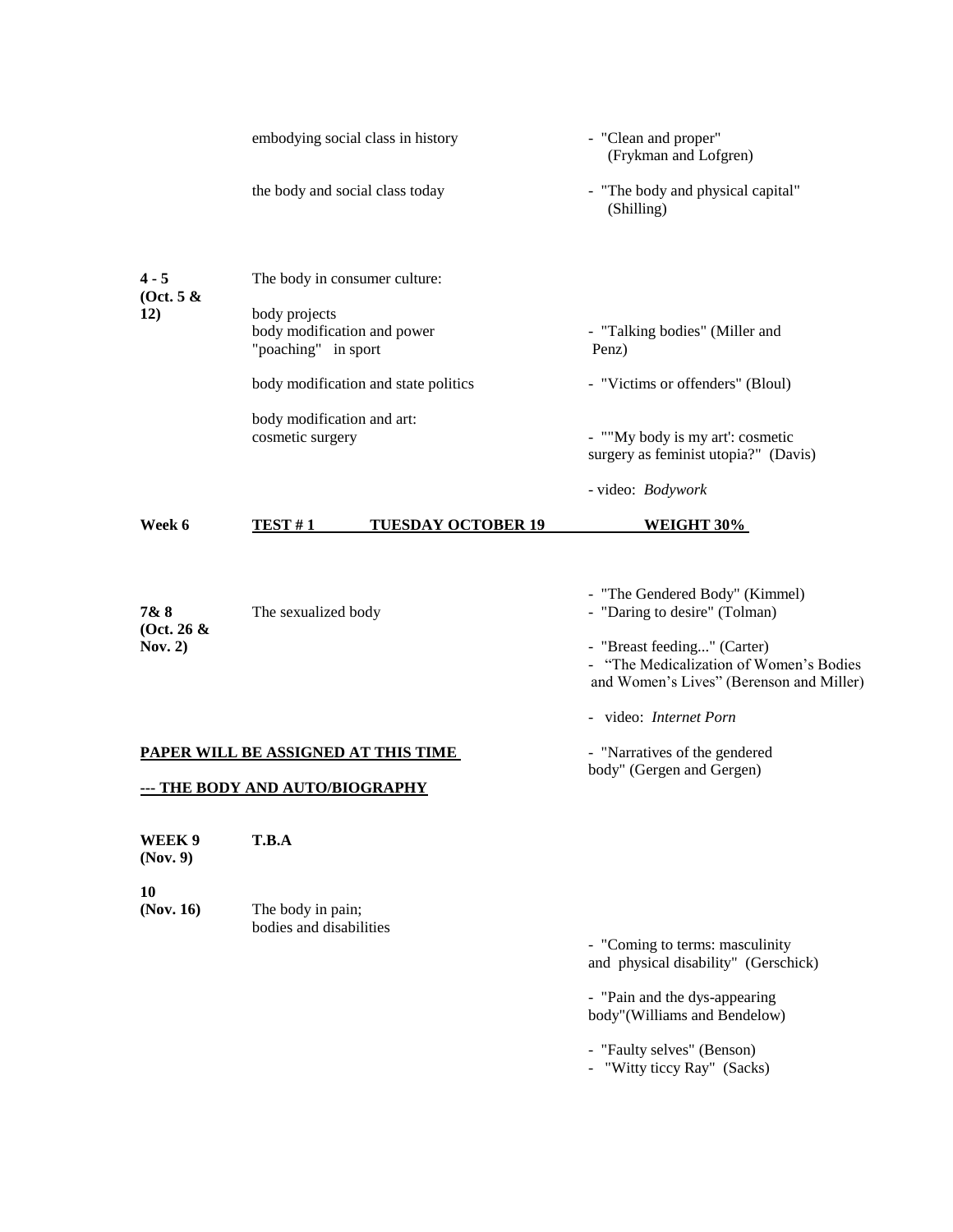**11 TEST #2 TUESDAY NOV. 23** WEIGHT **30%**

**12**

**(Nov. 30)** - "Women and their hair: seeking power through resistance and accommodation" (Weitz)

> - "Men and muscles" (Glassner)

## **13 (Dec. 7) FINAL QUIZ WEIGHT 10%**

**PAPER DUE: TUESDAY DEC. 14, in my office SS 910, between 2 and 4 pm. Weight 30%**

\*\*\*\*\*\*\*\*\*\*\*\*\*\*\*\*\*\*\*\*\*\*\*\*\*\*\*\*\*\*\*\*\*\*\*\*\*\*\*\*\*\*\*\*\*\*\*\*\*\*\*\*\*\*\*\*\*\*\*\*\*

#### **SUMMARY OF TESTS AND ASSIGNMENTS**

| Test #1    | Friday October 19. Weight 30%                      |
|------------|----------------------------------------------------|
| Test $#2$  | Tuesday November 23 Weight 30%                     |
| Final Ouiz | Tuesday Dec.7 (last class) Weight 10%              |
|            | Research paper Due Tuesday December 14. Weight 30% |

\*\*\*\*\*\*\*\*\*\*\*\*\*\*\*\*\*\*\*\*\*\*\*\*\*\*\*\*\*\*\*\*\*\*\*\*\*\*\*\*\*\*\*\*\*\*\*\*\*\*\*\*\*\*\*\*\*\*\*\*\*\*

## **ALSO PLEASE NOTE**

#### *Emergency evacuations:*

In the case of fire or other emergency evacuation of this classroom/lab, please proceed to the assembly point by *[check link to find assembly point for your building: [http://www.ucalgary.ca/emergencyplan/node/75\]](http://www.ucalgary.ca/emergencyplan/node/75)*

## *Deferrals:*

If at all possible you must provide *advance* notice to the instructor if you are unable to take a test or pass in an assignment or essay on time. All requests for deferral of a course component due to health reasons must be accompanied by written documentation as outlined in the University Calendar and should be obtained while the student has the physical or emotional problem rather than after recovery. Deferrals will be allowed in the following circumstances: illness, domestic affliction or religious conviction. Travel arrangements and misreading of the syllabus are not valid reasons for requesting a deferral. Deferrals will not be granted if it is determined that just cause is not shown by the student.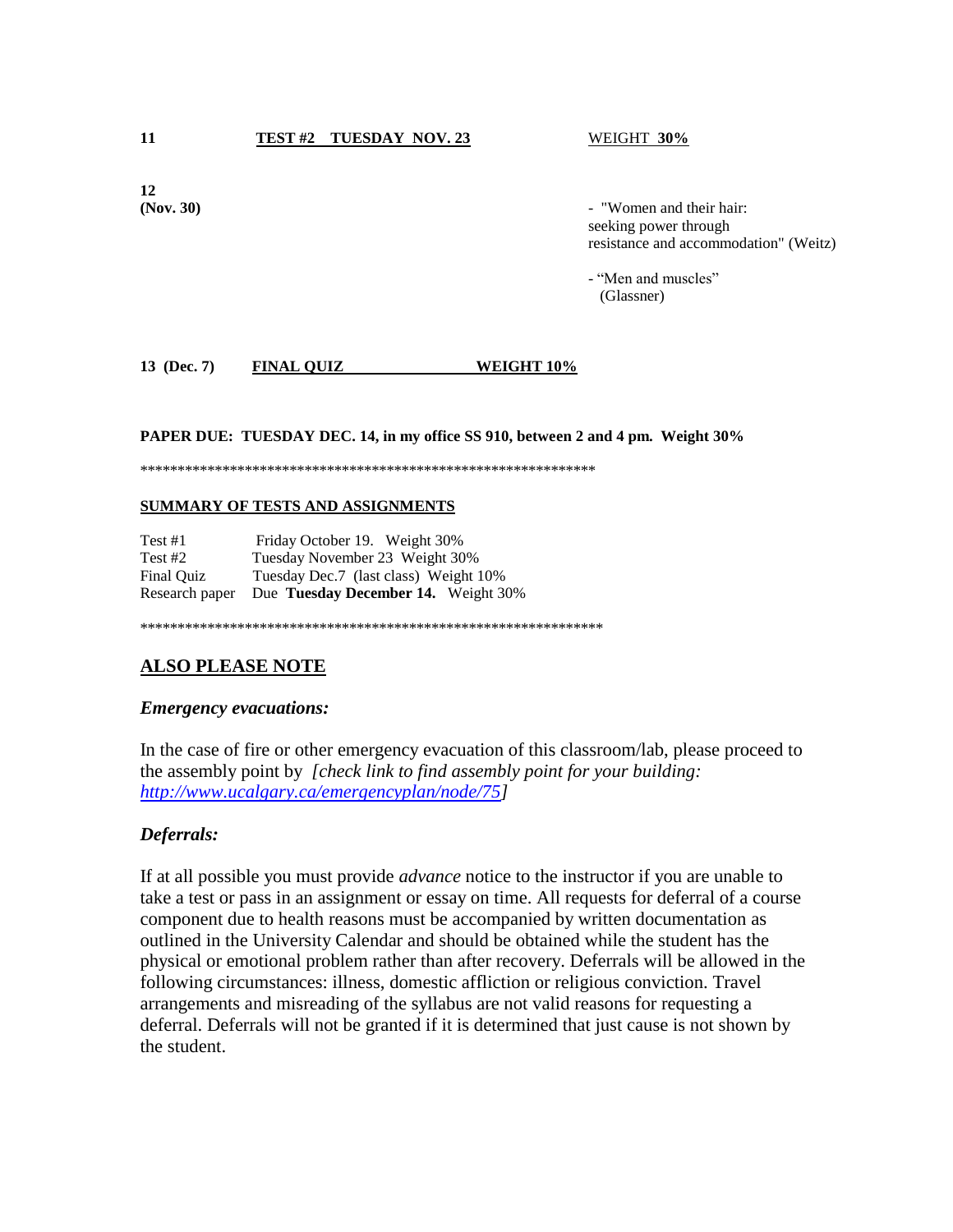If you have missed a test for a legitimate reason, the instructor can require you to write a "make up" test as close in time to the original test as possible or can choose to transfer the percentage weight to another course component. If the instructor schedules a "make up" test for you, its date and location will be at the convenience of the Sociology Department.

Please note that requests to defer a final examination or to defer term work past the end of a term go through the Undergraduate Programs Office (UPO) and must be processed by the deadlines that are established in the U of C Calendar. You can find the forms you need online:

*Deferred Final Exam Application*:

## [http://www.ucalgary.ca/registrar/files/registrar/APP%20FOR%20DF%20EXAM\\_0.pdf](http://www.ucalgary.ca/registrar/files/registrar/APP%20FOR%20DF%20EXAM_0.pdf)

## *Deferred Term Work Form*:

# <http://www.ucalgary.ca/registrar/files/registrar/defTW.pdf>

You must submit these deferral forms to the Faculty of Arts Associate Dean (Students) through the UPO office: Undergraduate Programs Office, 4th Floor, MacEwan Student Centre. Only the Associate Dean approves requests for deferrals which extend beyond the end of a term. Instructors are not involved in such decisions. To make an appointment with the Associate Dean, phone (403) 220-8155.

*Ethics Research***:** Students are advised that any research with human subjects--including any interviewing (even with friends and family), opinion polling, or unobtrusive observation--must have the approval of the Departmental Ethics Committee. In completing course requirements, students must not undertake any human subjects research without discussing their plans with the instructor, to determine if ethics approval is required.

*Academic Misconduct***:** Plagiarism, cheating and other academic misconduct are regarded as serious academic offences. Students are advised to consult the University Calendar which presents a Statement of Intellectual Honesty and definitions and penalties associated with cheating, plagiarism, and other academic misconduct.

*The Freedom of Information and Protection of Privacy (FOIP)* legislation disallows the practice of having students retrieve assignments from a public place, e.g., outside an instructor's office or the Department main office. Written assignments must be returned to students individually, during class, or during the instructor's office hours; if a student is unable to pick up her/his assignment s/he may provide the instructor with a stamped, self-addressed envelope to be used for the return of the assignment.

*Safewalk*: The University of Calgary provides a "safe walk" service to any location on Campus, including the LRT, parking lots, bus zones, and campus housing. For Campus Security/Safewalk call 220-5333. Campus Security can also be contacted from any of the "Help" phones located around Campus.

*Academic Accommodation***:** Students with a disability, who require academic accommodation, need to register with the Disability Resource Centre (MC 295, phone